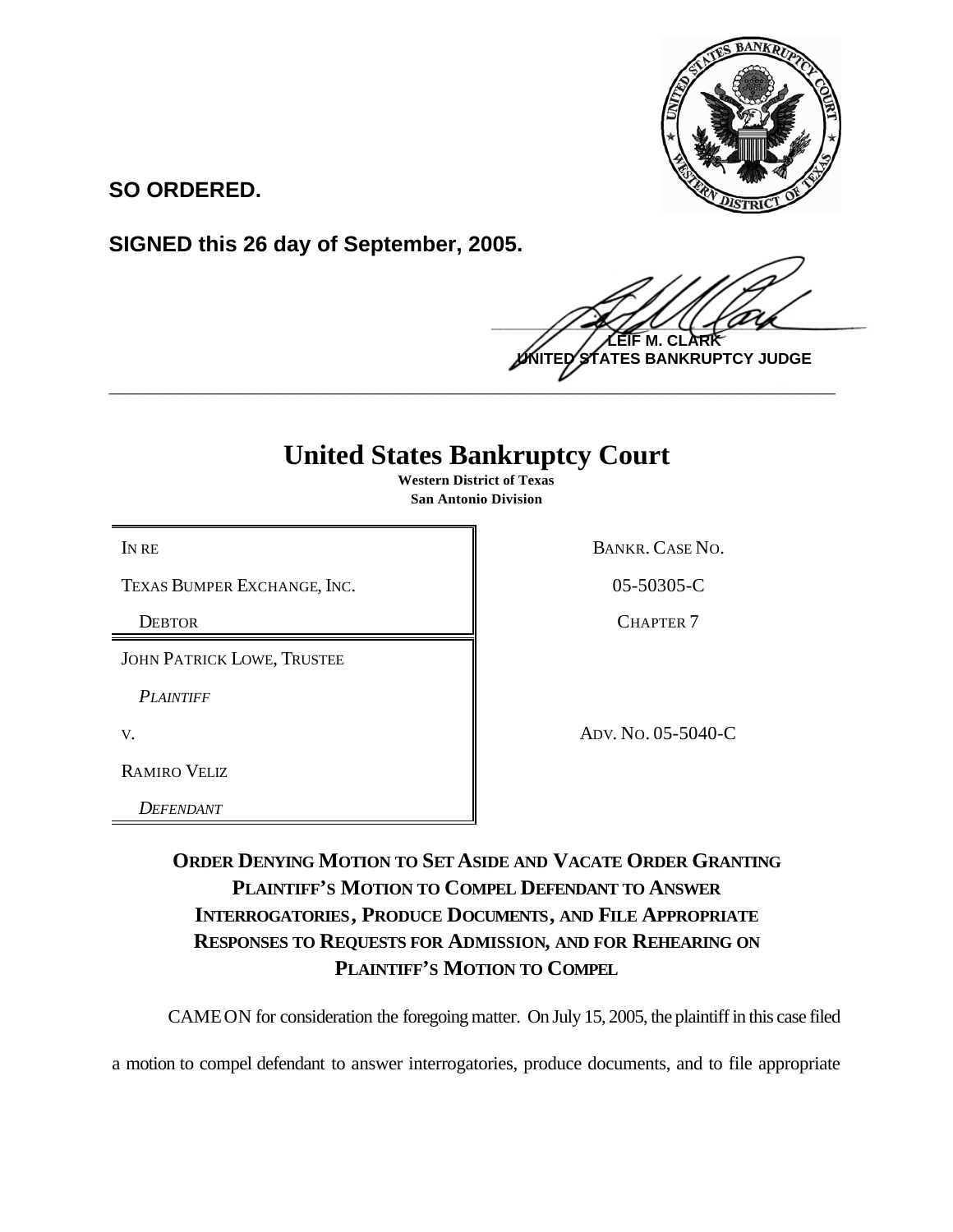responses to requests for admission. On July 20, 2005, the clerk of court set the motion for hearing on August 2, 2005 at 9:30 a.m. Notice of the setting was given to defendant, through counsel. On August 1, 2005, the day before the scheduled hearing, defendant's counsel, Hugo Xavier de los Santos, filed a motion to continue the hearing set for the next day. De Los Santos claimed that he could not attend because he was also scheduled to be in Brownsville. Texas for a court-ordered mediation for another case at the same time. The motion did not explain why he was not aware of this scheduling conflict until the day before. De los Santos communicated his dilemma to plaintiff, John Patrick Lowe, who generously agreed not to contest the request for continuance, provided the court was agreeable as well. Lowe appeared at the hearing the next day, and relayed both De los Santos' desire for a continuance, and the fact that he (Lowe) did not oppose it.

The court declined to grant the continuance, however. The court referenced Bankruptcy Local Rule 9013(e)(2), which states that "[t]he agreement of ... parties to a continuance is not, of itself, good cause for granting a continuance." The court also noted that motions for continuance are, by the same local rule, required to be filed not less than three days before the scheduled hearing, absent extraordinary circumstances. No extraordinary circumstances were recited in the motion for continuance. The motion simply stated that De los Santos had a conflict with a "previously set [sic: read "scheduled"] court ordered mediation in Brownsville," without disclosing how or when the conflict arose.<sup>1</sup>

<sup>&</sup>lt;sup>1</sup> The motion to reconsider, long after the fact, offers that De los Santos, "[u] pon learning of the scheduling conflict and after being unable to reschedule the court ordered mediation or otherwise resolve the scheduling conflict ...", contacted Lowe to reach an agreement on resetting the hearing on the motion. *See* Motion to Set Aside and Vacate Order, at ¶ 2. None of these efforts were detailed in the motion for continuance. They would have been unavailing anyway. De los Santos surely knew of the scheduling conflict well before the day before the hearing, and could have, at the least, filed his motion for continuance timely, in accordance with the local rules. In all events, given the choice between attending a court hearing, and attending a court-ordered mediation, most prudent counsel would not make the choice that De los Santos did.

The continuance was not warranted, even if it had been timely, because the conflicting "setting" was not another court setting. It was a mediation. What is more, the motion did not indicate which matter had been scheduled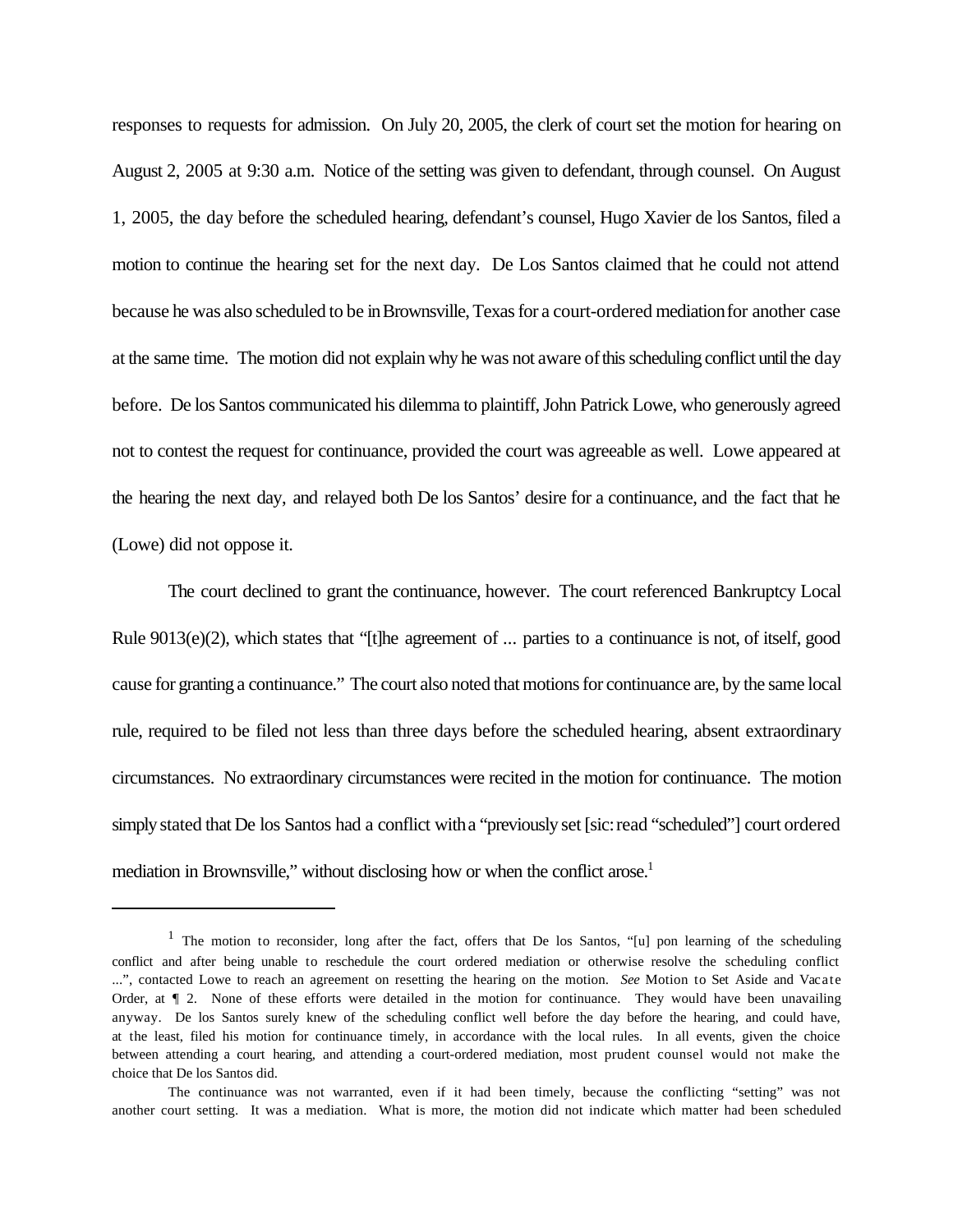The court proceeded to the merits of plaintiff's Rule 37(a) motion to compel. After reviewing the objections to the proffered discovery, the court ruled that the objections were not well taken. Accordingly, the court granted plaintiff's request, and entered an order compelling Defendant to respond to the proffered discovery.<sup>2</sup> *See* FED. R. CIV. P. 37(a)(2)(B), (3).

Now, defendant, through counsel, seeks to set aside the court's Rule 37(a) order compelling defendant to respond to discovery. The essence of defendant's argument boils down to a simple assertion: that the court, by denying De los Santos' last minute motion for continuance, denied defendant "the right and opportunity to have his objections to discovery determined on the merits." Motion to Set Aside and Vacate Order, at  $\P$  6. On that ground, defendant claims that the order should be vacated, and that he be given an opportunity to argue the merits of his objections to discovery.

At the outset, we need to address the standard for setting aside a Rule 37 order. Any order on a nondispositive motion within an adversary proceeding is, by definition, interlocutory. BLACK'S LAW DICTIONARY 832 (8th ed. 2004). The order from which defendant seeks relief in this motion addressed a nondispositive discovery issue. It did not dispose of the merits of the litigation.<sup>3</sup> It is thus an interlocutory order. The Advisory Committee Notes to Rule 60(b) of the Federal Rules of Civil Procedure explain that

first – the hearing on the plaintiff's motion to compel, or the court-ordered mediation. Because the motion to compel directly affected the prompt administration of this adversary proceeding, the court viewed the thinly supported and very untimely motion for continuance as but adding to the delay already occasioned by defendant's evident failure to promptly and properly respond to discovery. Granting a continuance would only have rewarded defendant and exacerbated the problem of delay. Thus, despite plaintiff's announcement to the court, and plaintiff's willingness to accommodate defendant's counsel, the court was not persuaded to grant the continuance. In the words of Mr. Lowe in his response to this motion, De los Santos "gambled that a late filed Motion for Continuance would be granted ... but counsel lost his bet."

 $2$  The discovery included interrogatories propounded under Rule 33, requests for production of documents pursuant to Rule 34, and requests for admissions, pursuant to Rule 36.

<sup>3</sup> Of course, should a party *fail* to comply with an order to compel, a subsequent order striking an answer *would* be dispositive of the case. We are not at that stage of the proceedings here.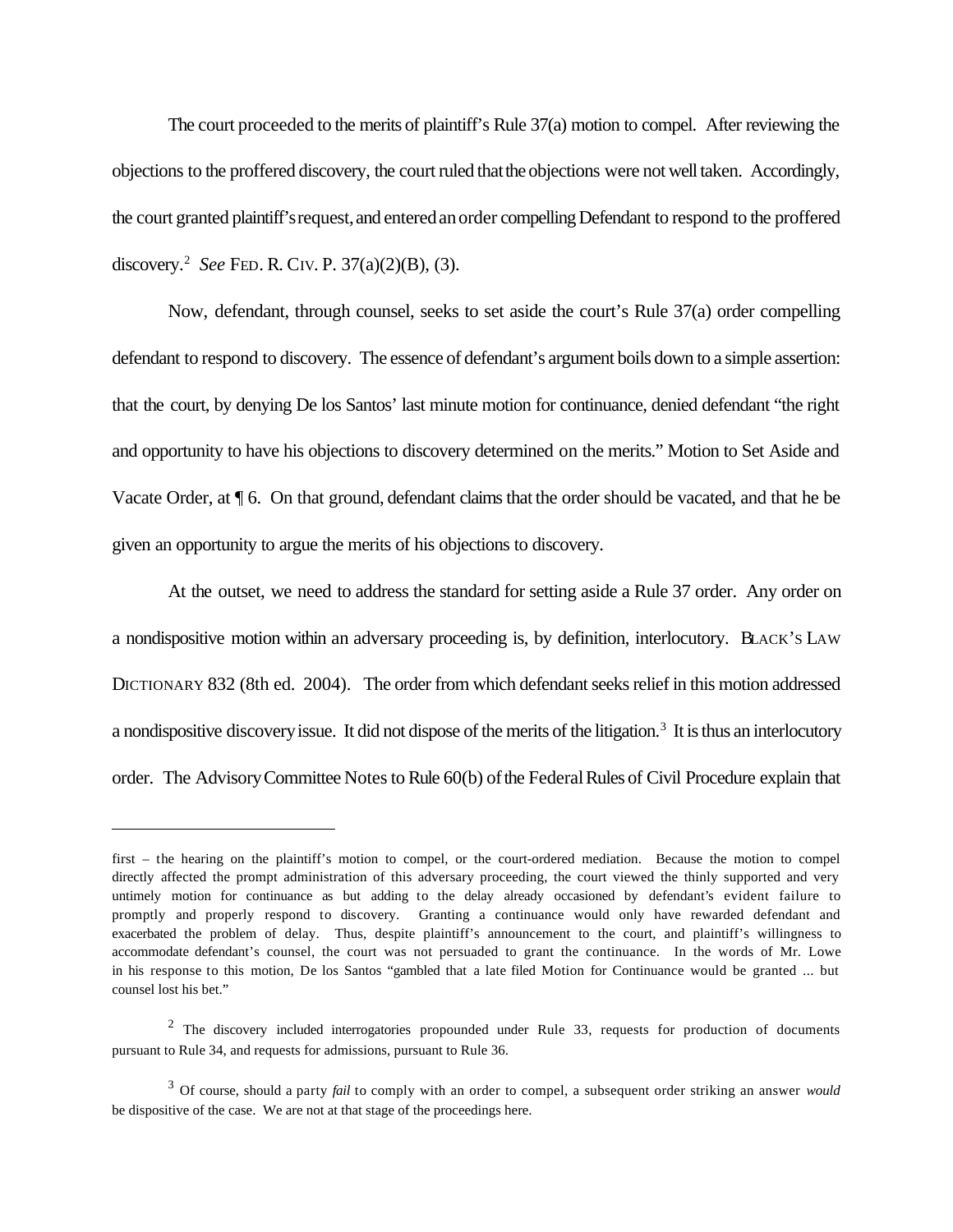"interlocutoryjudgments are not brought within the restrictions of this rule, but rather they are left subject to the complete power of the court rendering them to afford such relief from them as justice requires." FED. R.CIV.P. 60(b) advisorycommittee's note; *Wilson v. Johns-Mansville, Corp*., 873 F.2d 869, 871 (5th Cir. 1989). Thus, this court has broad discretion to grant or deny relief from this order to compel and for sanctions, "as justice requires." *See Zimzores v. Veterans Admin.*, 778 F.2d 264, 267 (5th Cir. 1985); *In re Bradford*, 192 B.R. 914, 916 (E.D. Tenn. 1996).

Defendant claims that justice requires setting aside the order compelling him to respond to discovery because the ruling "... deprives Defendant of the opportunity and right to have his objections determined on the merits." Motion to Set Aside and Vacate Order, at ¶ 6. In essence, it appears to be defendant's position that objections to discovery can *only* be evaluated at a hearing at which defendant appears and has the chance to argue the merits of those objections.

Rule 37(a)(2)(B) of the Federal Rules of Civil Procedure states that,

If a deponent fails to ... answer an interrogatory submitted under Rule 33, ... or if party, in response to a request for inspection submitted under Rule 34, fails to respond that inspection will be permitted as requested or fails to permit inspection as requested, the discovering party maymove for an order compelling an answer, ... or an order compelling inspection in accordance with the request.

FED. R. CIV. P. 37(a)(2)(B). Rule 37(a)(3) adds that "[f]or purposes of this subdivision an evasive or incomplete disclosure, answer, or response is to be treated as a failure to disclose, answer, or respond." FED. R. CIV. P. 37(a)(3). The Rule finally provides that "[a] party, upon reasonable notice to other parties ... may apply for an order compelling disclosure or discovery ..." FED. R. CIV. P. 37(a). The Rule does not by its terms require that there be a hearing on the party's application for an order compelling discovery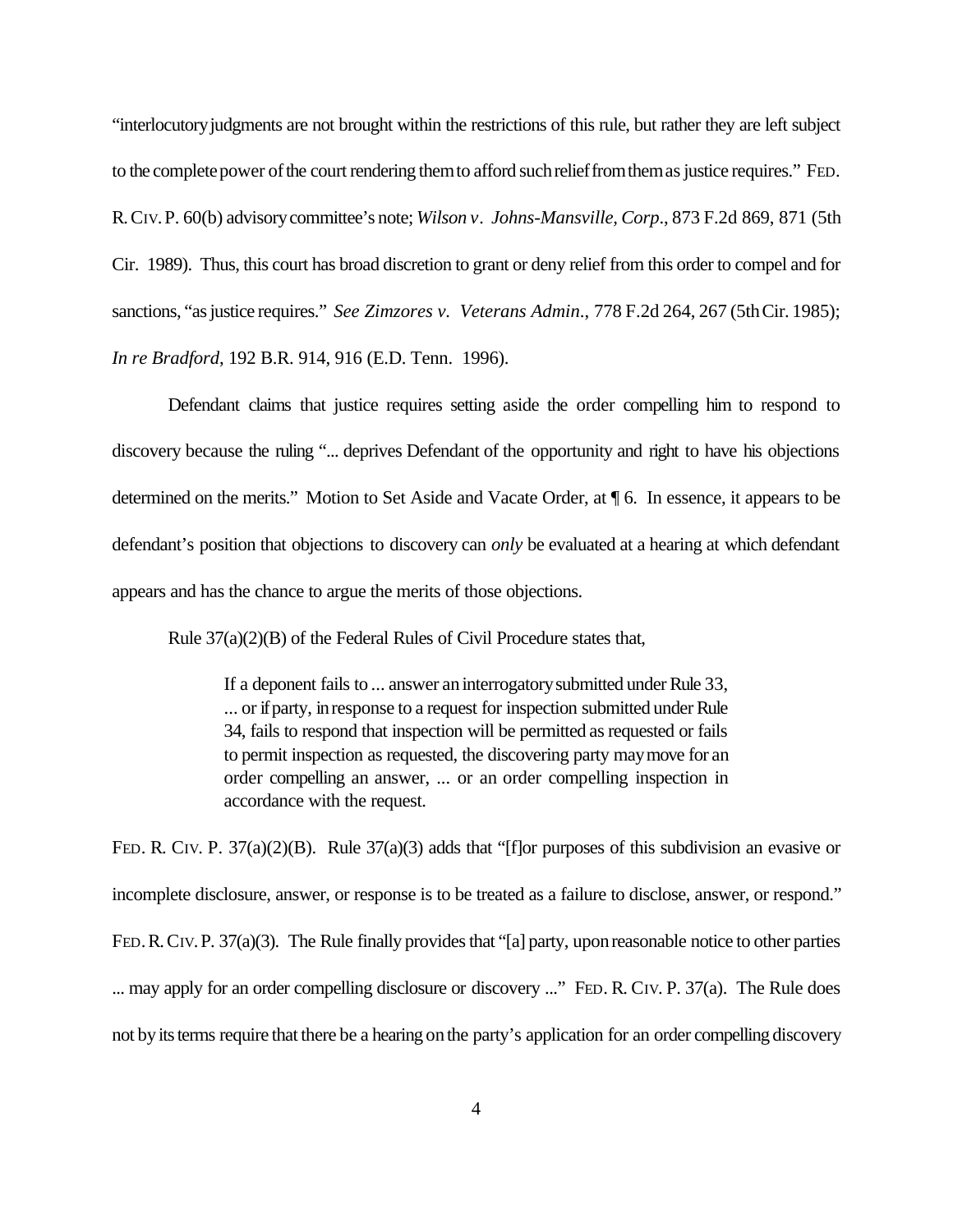– only that there be reasonable notice. When objections are interposed to interrogatories, Rule 33(b) requires that those objections be stated "with specificity" and that the party submitting the interrogatories may then "move for an order under Rule 37(a) with respect to any objection to or other failure to answer an interrogatory." FED. R. CIV. P. 33(b)(4)-(5). The Advisory Committee's notes to Rule 33 state that a court need only "pass on the objections" after they are made and after the interrogating party makes a motion to compel under Rule 37(a). FED. R. CIV. PRO. 33 advisory committee's note (1970 amendment);*In re Convergent Techs. Secs. Litig*., 108 F.R.D. 328, 340 (D.C. Cal. 1985). Rule 34(b) also permits a party to interpose objections, but also contemplates that the party *seeking discovery* can apply for an order compelling production, via Rule 37(a). *See* FED. R. CIV. P. 34(b). The Advisory Committee note states that the procedures for Rule 34 are "essentially the same as that in Rule 33 ... and the note appended to that rule is relevant to Rule 34 as well." *See* FED. R. CIV. P. 34(b) advisory committee's note (1970 amendment). Similarly, Rule 36 contemplates the party *seeking* responses to admissions to "move to determine the sufficiency of the answers *or objections*." FED. R. CIV. P. 36(a). Adds that rule, "[u]nless the court determines that an objection is justified, it shall order that an answer be served." *Id*.

The rules do *not* require a hearing to be held in order for a court to pass on the legitimacy of objections to discovery. A court could, if it so chose, rule on the moving papers alone with respect to a Rule 37(a) motion to compel.<sup>4</sup> *White v. Wirtz*, 402 F.2d 145, 148 (10th Cir. 1968). A party seeking to resist discovery must make its best case for doing so inits objections to the discoveryitself. *See id; see*

<sup>4</sup> Black's Law Dictionary defines "pass" as "To pronounce or render an opinion, ruling, sentence, or judgment ..." BLACK'S LAW DICTIONARY 1155 (8th ed. 2004). Thus, Congress' use of the word "pass" in addition to Congress' failure to specifically require a hearing evince an intent not to require a hearing before ruling on such objections.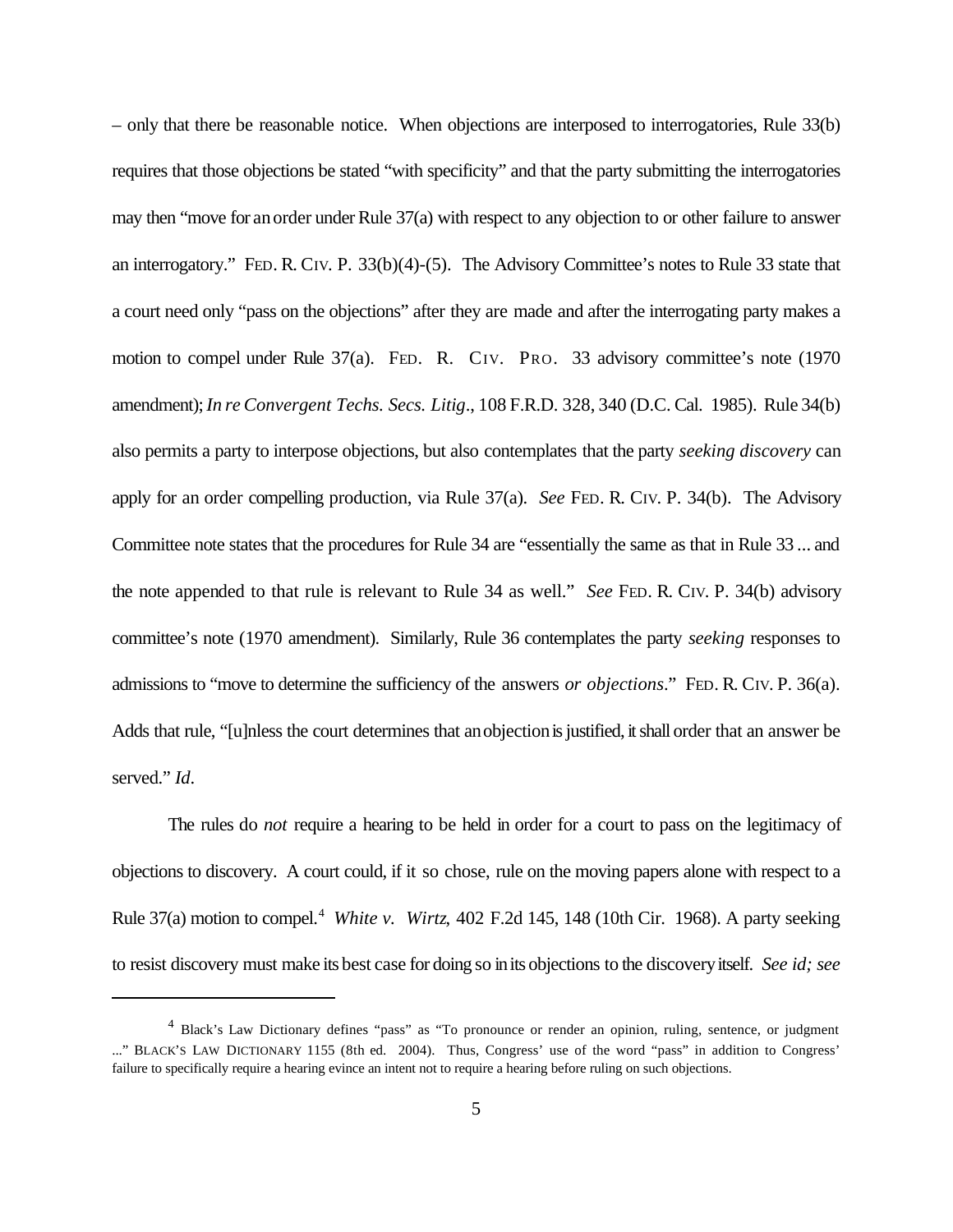*also In re Folding Carton Antitrust Lit*., 83 F.R.D. 260 (D.C. Ill. 1979) (citations omitted). If those objections are not facially sustainable, then the court is permitted to overrule them, and to order compliance, as the court did here. The defendant's objections to interrogatories, requests for production, and requests for admission were not facially sustainable. If defendant here intended to present his first, best case for resisting discovery at a hearing on a motion to compel, rather than clearly and facially in his responses to discovery, then movant failed to heed the clear warnings in the rules themselves – the objections must be clear and specific, such that they are facially sustainable, failing which they may be overruled, without further hearing. *See In re Folding Carton*, 83 F.R.D., at 264.

The court in fact *did* consider defendant's objections, at a hearing no less. Defendant had no affirmative entitlement to a hearing, as the foregoing demonstrates, but defendant certainly had the opportunity to *attend* the hearing, and to make legal arguments in support of his objections. His counsel failed to attend the hearing, for an excuse the court found both factually and legally insufficient. Whether a hearing had been held or not, however, and whether defendant's lawyer had a good reason or not for failing to attend the hearing, the objections were found to be unsustainable on their face. The court is satisfied that its ruling in that regard was not incorrect. Justice does not require that the order to compel be vacated, especially on the flimsy legal argument of defendant that he was "deprived of the right and opportunity" to have his objections determined on their merits.

A party resisting discovery is swimming against a strong upstream policy current. The policy underlying the discovery rules encourages *more* rather than less discovery, and discourages obstructionist tactics.*Marchland v. Mercury Med. Ctr*., 22 F.3d 922, 936 (9th Cir. 1994) (the overall goal of the federal rules is to facilitate efficient discovery and not evasion). Rule 37 assures that this policy is enforced: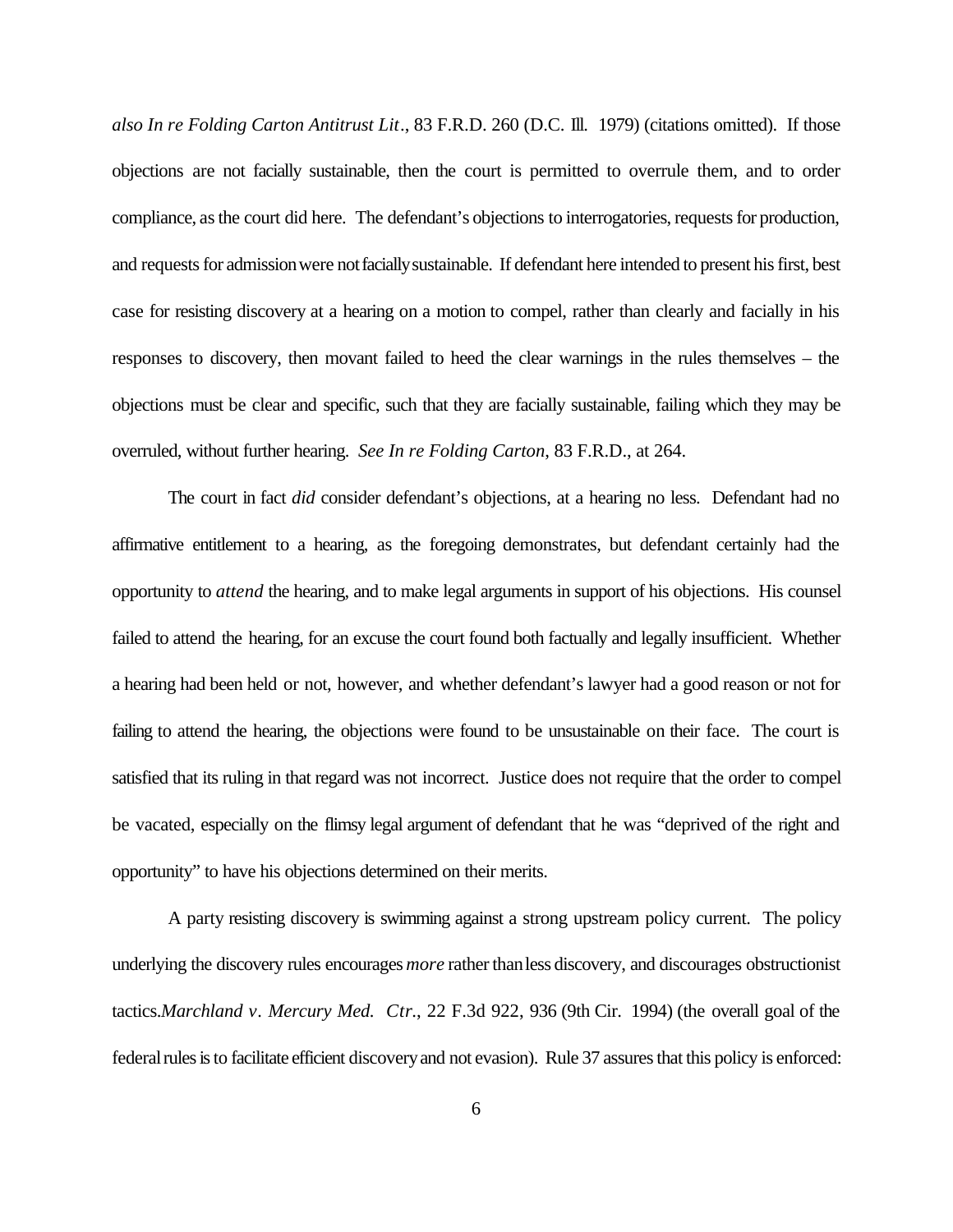"Under Rule 37 ... any party or person who seeks to evade or thwart full and candid discovery incurs the risk of serious consequences ..." 8A CHARLES ALAN WRIGHT, ARTHUR R. MILLER & RICHARD L. MARCUS, FEDERAL PRACTICE AND PROCEDURE § 2281 (2d. Ed. 1994). Defendant's approach to discovery runs counter to this policy. Defendant believes that the real basis for his objections can be reserved until a hearing on a motion to compel filed by the party seeking discovery. Defendant believes that an order to compel can never be entered unless and until the defendant is present before the court (through counsel, of course) to there argue the merits of eachobjection. Defendant believes that the mere fact that his lawyer had other things to do that day literally ties the court's hands, preventing it from being able to enter any order to compel until the defendant's lawyer finally finds room in his busy schedule to actually attend a hearing. Were defendant's version of the rules of discovery to be adopted, little real discoverywould ever occur, and parties seeking discovery would be forced to spend countless hours and dollars prying discoveryout ofrecalcitrant opponents. That is clearly not the version of the discovery rules actually promulgated by the Judicial Conference of the United States, nor is it the version of the rules enforced in this circuit. *See Shipes v. Trinity Industries, Inc.*, 987 F.2d 311, 323 (5<sup>th</sup> Cir. 1993) ("We hold that the district court did not abuse its discretion in sanctioning Rader. In its order of March 5, 1984, the district court noted that Trinity had been recalcitrant in relation to the discovery sought by Shipes. As early as November 24, 1981, the district court observed that Trinity's entire posture was infected with a tone of indifference and disrespect for clearly established rules of procedure.").

 Justice, far from requiring relief from the order, demands that the order stand, else defendant's continuing effort to frustrate the plaintiff's legitimate efforts at discovery will only be rewarded. Further, justice certainly does not require the court to insulate Defendant from his own attorney's lack of diligence.